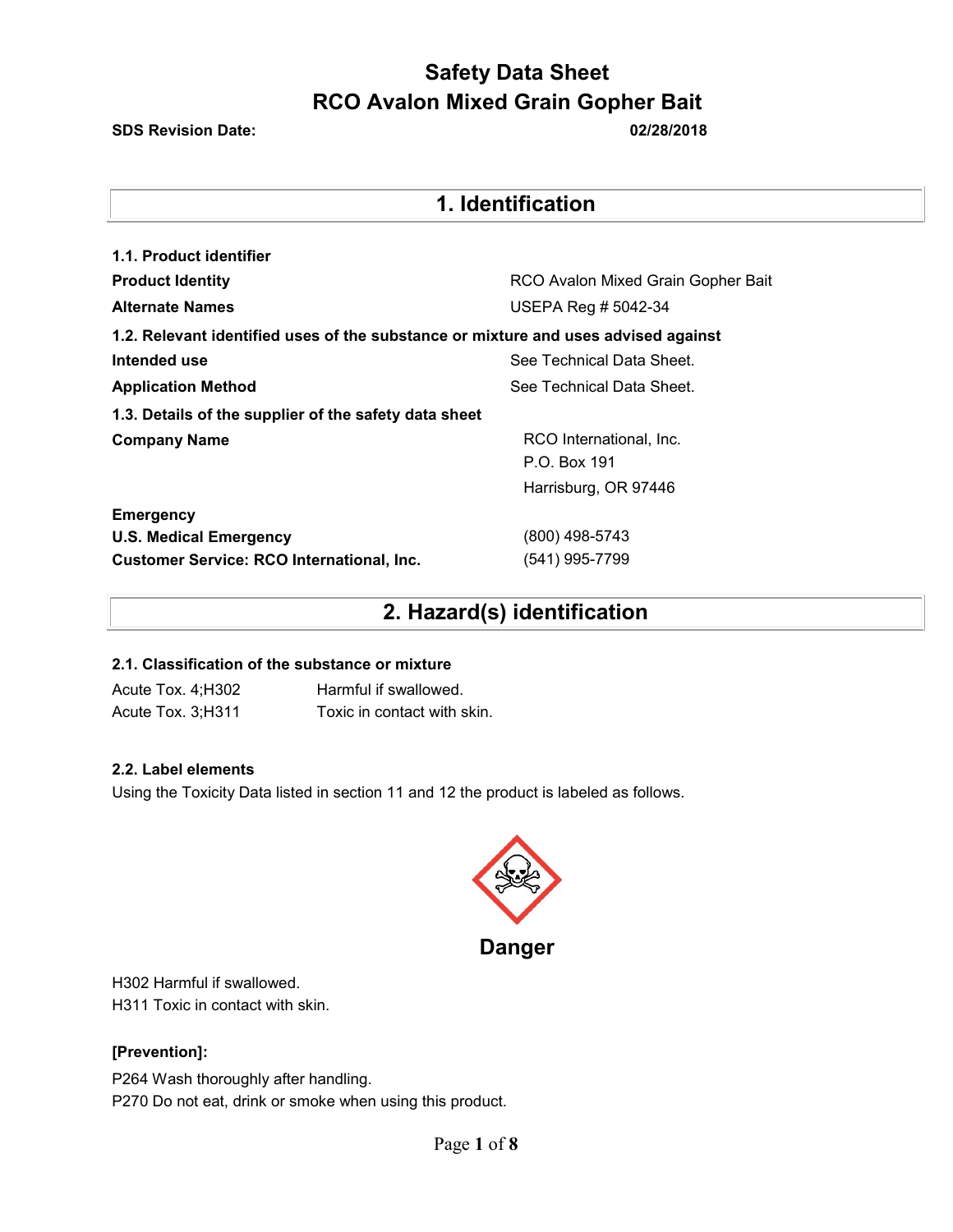### **SDS Revision Date: 04/28/2015**

P280 Wear protective gloves / eye protection / face protection.

### **[Response]:**

P301+312 IF SWALLOWED: Call a POISON CENTER or doctor / physician immediately.

P302+352 IF ON SKIN: Wash with plenty of soap and water.

P322 Specific measures (see information on this label).

P330 Rinse mouth.

P361 Remove / Take off immediately all contaminated clothing.

P363 Wash contaminated clothing before reuse.

### **[Storage]:**

P405 Store locked up.

### **[Disposal]:**

P501 Dispose of contents / container in accordance with local / national regulations.

## **3. Composition/information on ingredients**

There are no ingredients in this product which are in a concentration above the GHS cutoff. Contains active ingredient Strychnine (CAS Number 57-24-9) at 0.5%

### **4. First aid measures**

### **4.1. Description of first aid measures General** In all cases of doubt, or when symptoms persist, seek medical attention. Never give anything by mouth to an unconscious person. **Inhalation** Remove to fresh air, keep patient warm and at rest. If breathing is irregular or stopped, give artificial respiration. If unconscious place in the recovery position and obtain immediate medical attention. Give nothing by mouth. **Eyes** Irrigate copiously with clean water for at least 15 minutes, holding the eyelids apart and seek medical attention. **Skin** Remove contaminated clothing. Wash skin thoroughly with soap and water or use a recognized skin cleanser. **Ingestion** If less than ten (10) minutes have passed since the poison was taken, give or 2 glasses of water and induce vomiting by touching back of the throat with finger. Repeat until vomit fluid is clear. Have patient lie down in a quiet, darkened room and keep him warm and quiet. If person is unconscious, do not give anything by mouth and do not induce vomiting. **4.2. Most important symptoms and effects, both acute and delayed**

**Overview DANGER:**  Convulsive Poison! Fatal if swallowed or inhaled. Harmful if absorbed through skin. Do not get in eyes or on clothing. Avoid contact with skin. Do not breathe dust. Do not apply this product in a way that will contact any person or pet. Wash hands before eating, drinking, chewing gum, using tobacco, or using the toilet. Remove contaminated clothing and wash clothing before reuse.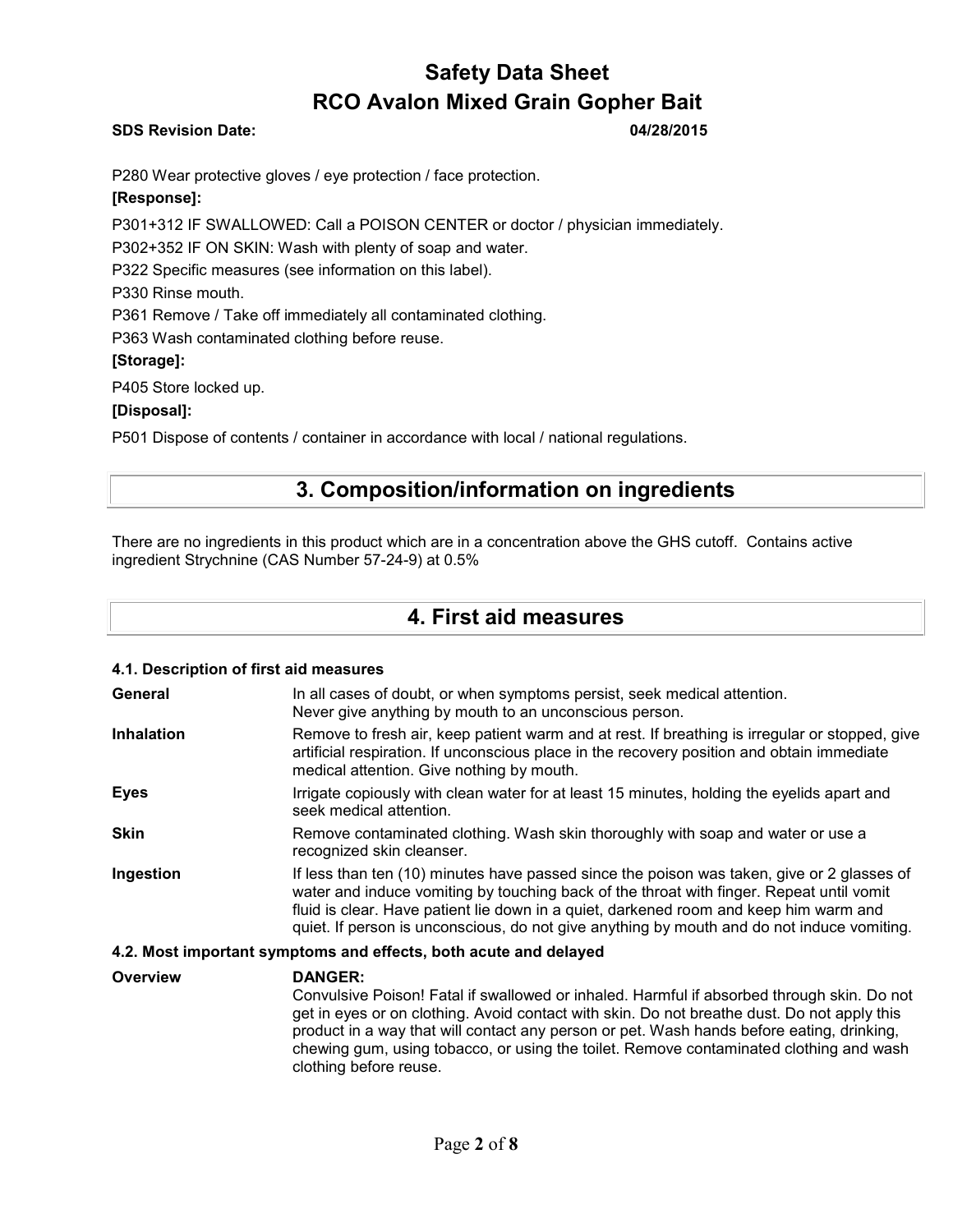| <b>RCO Avalon Mixed Grain Gopher Bait</b> |                                                                                                                                                                                                                                                                                                                                                                                                                            |  |  |  |
|-------------------------------------------|----------------------------------------------------------------------------------------------------------------------------------------------------------------------------------------------------------------------------------------------------------------------------------------------------------------------------------------------------------------------------------------------------------------------------|--|--|--|
| <b>SDS Revision Date:</b>                 | 04/28/2015                                                                                                                                                                                                                                                                                                                                                                                                                 |  |  |  |
|                                           | <b>Note to Physician:</b><br>A. Administer 100% OXYGEN by positive pressure to provide as much pulmonary gas<br>exchange as possible, despite seizures.<br>B. Administer ANTICONVULSANT DRUGS intravenously to control convulsions.<br>NOTICE: It may be difficult or impossible to stop the seizure activity without stopping<br>respiration. Be prepared to maintain pulmonary ventilation mechanically. Tracheotomy may |  |  |  |
|                                           | be necessary if seizures are prolonged.<br>See section 2 for further details.                                                                                                                                                                                                                                                                                                                                              |  |  |  |
| <b>Skin</b>                               | Toxic in contact with skin.                                                                                                                                                                                                                                                                                                                                                                                                |  |  |  |
| Ingestion                                 | Harmful if swallowed.                                                                                                                                                                                                                                                                                                                                                                                                      |  |  |  |

**Safety Data Sheet** 

## **5. Fire-fighting measures**

### **5.1. Extinguishing media**

Recommended extinguishing media; alcohol resistant foam, CO<sub>2</sub>, powder, water spray. Do not use; water jet.

### **5.2. Special hazards arising from the substance or mixture**

Hazardous decomposition: No hazardous decomposition data available.

### **5.3. Advice for fire-fighters**

When heated, strychnine emits highly toxic fumes, thus firefighters must wear self-contained breathing apparatus.

### **ERG Guide No.**

### **6. Accidental release measures**

### **6.1. Personal precautions, protective equipment and emergency procedures**

Put on appropriate personal protective equipment (see section 8).

### **6.2. Environmental precautions**

This product is toxic to fish, birds and other wildlife. Do not allow bait to be exposed on soil surface. Do not apply directly to water, or to areas where surface water is present or to intertidal areas below the mean high water mark. Do not contaminate water by cleaning or equipment, or disposal of wastes.

Use good personal hygiene practices. Wash hands before eating, drinking, smoking or using toilet. Promptly remove soiled clothing and wash thoroughly before reuse.

### **6.3. Methods and material for containment and cleaning up**

Sweep up spilled materials completely and either use according to label directions or take to an approved pesticide disposal site in a sealed container.

Pesticide wastes are acutely hazardous. Improper disposal of excess pesticide, spilled bait, or reinstate is a violation of Federal law. If these wastes cannot be disposed of by label instructions, contact your State Pesticide or Environment Control Agency, or the Hazardous Waste representative at the nearest EPA Regional Office for guidance.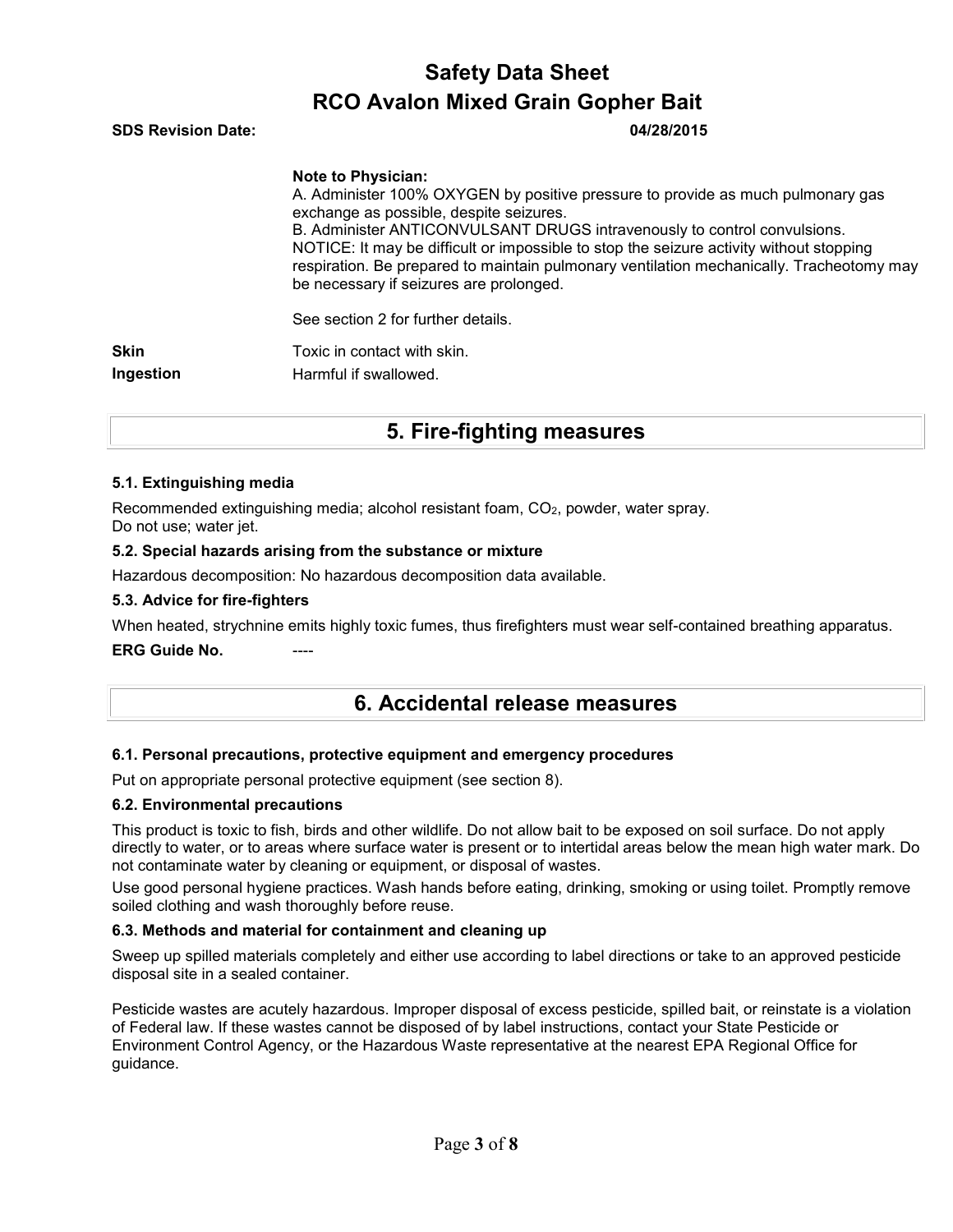**SDS Revision Date: 04/28/2015** 

## **7. Handling and storage**

### **7.1. Precautions for safe handling**

Non-refillable container. Do not reuse or refill this container. Offer to recycling, if available. Completely empty bag by shaking and tapping sides and bottom to loosen clinging particles. Empty residue into application equipment. Then dispose of bags in a sanitary landfill or by incineration if allowed by state and local authorities.

See section 2 for further details. - [Prevention]:

### **7.2. Conditions for safe storage, including any incompatibilities**

Handle containers carefully to prevent damage and spillage.

Incompatible materials: No data available.

Store only in original container, in a dry place inaccessible to children, pets and domestic animals.

See section 2 for further details. - [Storage]:

### **7.3. Specific end use(s)**

Keep away from children and pets.

### **8. Exposure controls and personal protection**

### **8.1. Control parameters**

There are no ingredients in this product which are in a concentration above the GHS cutoff. Contains active ingredient Strychnine (CAS Number 57-24-9) at 0.5%

Strychnine has an OSHA PEL of 0.15 mg/m3 (TWA) and ACGIH TLV of 0.15 mg/m3 (TWA)

### **8.2. Exposure controls**

| <b>Respiratory</b>          | If workers are exposed to concentrations above the exposure limit they must use the<br>appropriate, certified respirators. MSHA/NIOSH approval # prefix TC-21C or NIOSH w/<br>N,P,R,HE filter.                                                                                                                                                                    |  |  |  |
|-----------------------------|-------------------------------------------------------------------------------------------------------------------------------------------------------------------------------------------------------------------------------------------------------------------------------------------------------------------------------------------------------------------|--|--|--|
| <b>Eyes</b>                 | <b>Safety Goggles</b>                                                                                                                                                                                                                                                                                                                                             |  |  |  |
| <b>Skin</b>                 | Wear love sleeved shirts, pants, shoes with socks, and rubber gloves.                                                                                                                                                                                                                                                                                             |  |  |  |
| <b>Engineering Controls</b> | Provide adequate ventilation. Where reasonably practicable this should be achieved by the<br>use of local exhaust ventilation and good general extraction. If these are not sufficient to<br>maintain concentrations of particulates and any vapor below occupational exposure limits<br>suitable respiratory protection must be worn.                            |  |  |  |
| <b>Other Work Practices</b> | Follow manufacturer's instructions for cleaning and maintaining PPE. If there are no such<br>instructions, use detergent and hot water. Keep and wash PPE separately from other<br>laundry Use good personal hygiene practices. Wash hands before eating, drinking,<br>smoking or using toilet. Promptly remove soiled clothing and wash thoroughly before reuse. |  |  |  |

See section 2 for further details. - [Prevention]: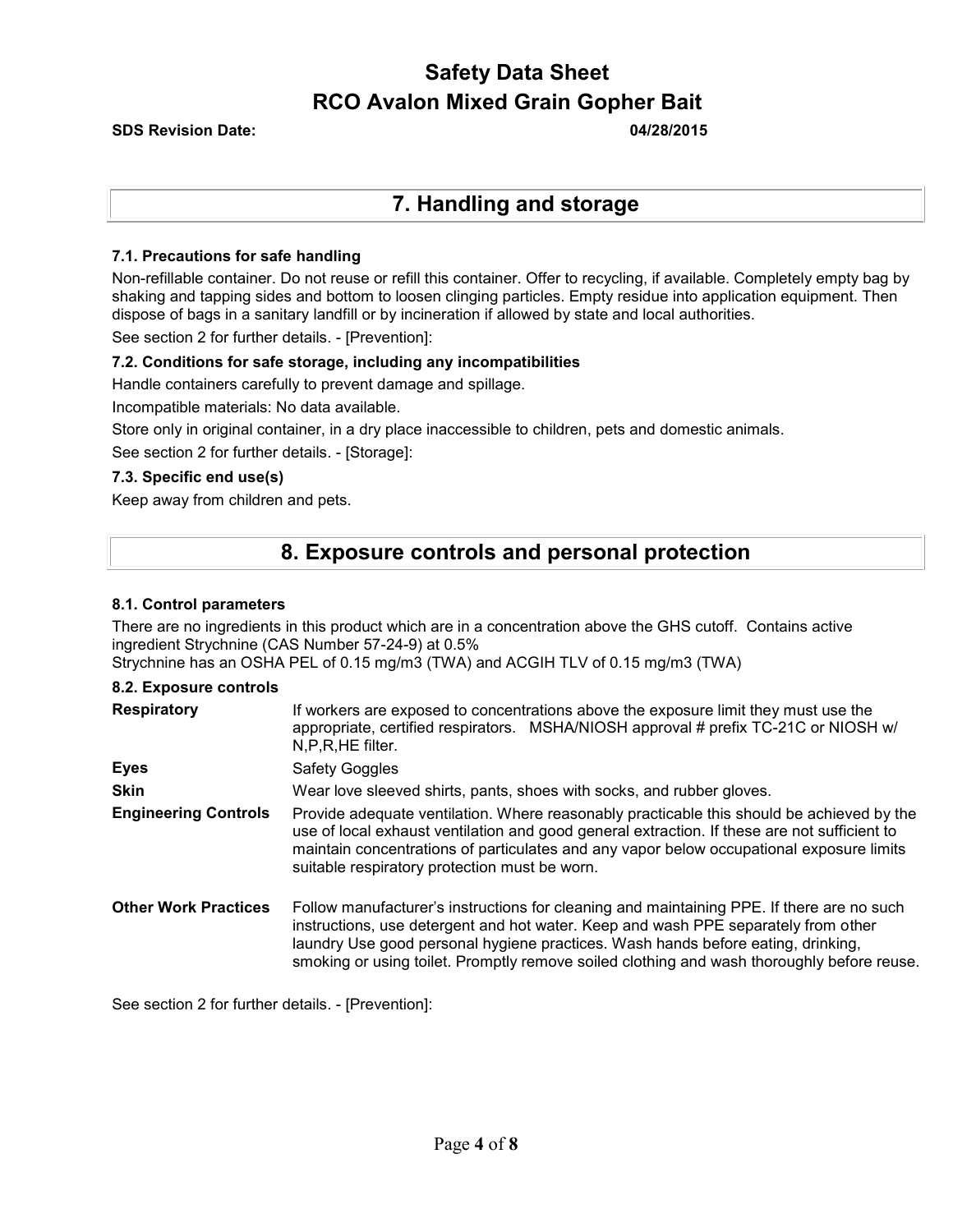### **SDS Revision Date: 04/28/2015**

## **9. Physical and chemical properties**

| <b>Appearance</b>                               | Green Solid        |
|-------------------------------------------------|--------------------|
| Odor                                            | Slight smell       |
| <b>Odor threshold</b>                           | Not Measure        |
| pH                                              | Not Measure        |
| Melting point / freezing point                  | Not Measure        |
| Initial boiling point and boiling range         | 518F               |
| <b>Flash Point</b>                              | Not Measure        |
| Evaporation rate (Ether = $1$ )                 | Not Measure        |
| Flammability (solid, gas)                       | Not Applicab       |
| Upper/lower flammability or explosive limits    | <b>Lower Exple</b> |
|                                                 | <b>Upper Explo</b> |
| Vapor pressure (Pa)                             | Not Measure        |
| <b>Vapor Density</b>                            | Not Measure        |
| <b>Specific Gravity</b>                         | Not Measure        |
| <b>Solubility in Water</b>                      | Insoluble          |
| Partition coefficient n-octanol/water (Log Kow) | Not Measure        |
| <b>Auto-ignition temperature</b>                | Not Measure        |
| <b>Decomposition temperature</b>                | Not Measure        |
| <b>Viscosity (cSt)</b>                          | Not Measure        |
| <b>Bulk Density</b>                             | 5.5 lbs/gal        |
| 9.2. Other information                          |                    |
| No other relevant information.                  |                    |

## **pht smell of anise oil ot Measured t** Measured **K** Measured **K** Measured **It Measured Replicable Wer Explosive Limit: Not Measured** per Explosive Limit: Not Measured **K** Measured *Measured* **K** Measured **Reasured K** Measured **t** Measured **t** Measured

## **10. Stability and reactivity**

**10.1. Reactivity** Hazardous Polymerization will not occur. **10.2. Chemical stability** Stable under normal circumstances. **10.3. Possibility of hazardous reactions** No data available. **10.4. Conditions to avoid** Excessive heat and open flame. **10.5. Incompatible materials** Compatible with most materials. **10.6. Hazardous decomposition products**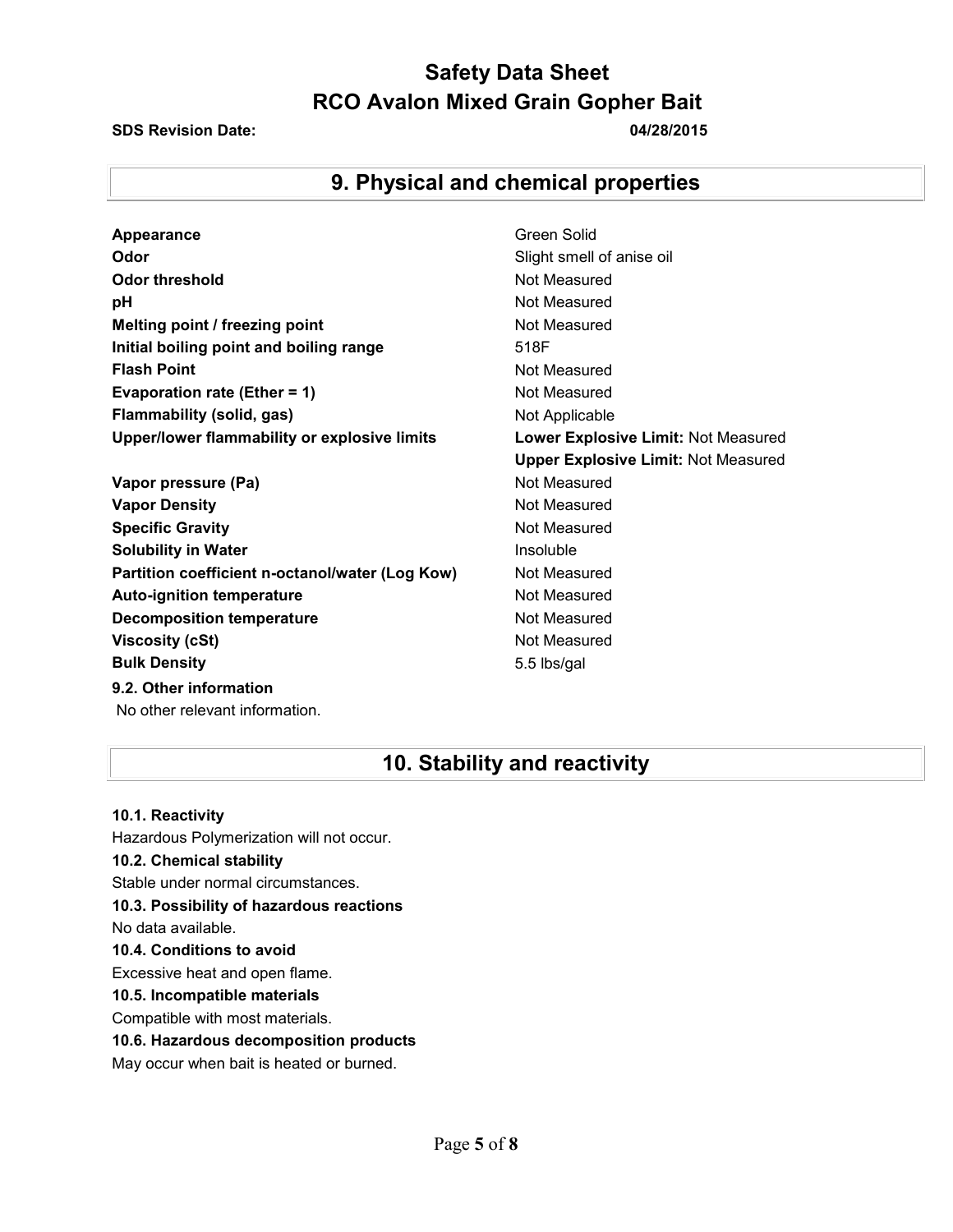### **SDS Revision Date: 04/28/2015**

## **11. Toxicological information**

### **Acute toxicity**

There are no ingredients in this product which are in a concentration above the GHS cutoff. Contains active ingredient Strychnine (CAS Number 57-24-9) at 0.5% Strychnine has an oral LD50 of 16 mg/kg (rat)

The lethal dose to man is 30-60 mg/kg of strychnine, equivalent to one gram of bait per kilogram of body weight.

Note: When no route specific LD50 data is available for an acute toxin, the converted acute toxicity point estimate was used in the calculation of the product's ATE (Acute Toxicity Estimate).

| <b>Classification</b>         | Category | <b>Hazard Description</b>   |
|-------------------------------|----------|-----------------------------|
| Acute toxicity (oral)         | 4        | Harmful if swallowed.       |
| Acute toxicity (dermal)       | 3        | Toxic in contact with skin. |
| Acute toxicity (inhalation)   |          | Not Applicable              |
| Skin corrosion/irritation     |          | Not Applicable              |
| Serious eye damage/irritation |          | Not Applicable              |
| Respiratory sensitization     |          | Not Applicable              |
| Skin sensitization            |          | Not Applicable              |
| Germ cell mutagenicity        |          | Not Applicable              |
| Carcinogenicity               |          | Not Applicable              |
| Reproductive toxicity         |          | Not Applicable              |
| STOT-single exposure          |          | Not Applicable              |
| STOT-repeated exposure        |          | Not Applicable              |
| Aspiration hazard             |          | Not Applicable              |

## **12. Ecological information**

### **12.1. Toxicity**

The preparation has been assessed following the conventional method of the Dangerous Preparations Directive 1999/45/EC and GHS and is not classified as dangerous for the environment, but contains substance(s) dangerous for the environment. See section 3 for details

### **Aquatic Ecotoxicity**

There are no ingredients in this product which are in a concentration above the GHS cutoff. Contains active ingredient Strychnine (CAS Number 57-24-9) at 0.5%

Strychnine is expected to be very toxic to aquatic and terrestrial life.

The LC50/96 hour values for fish are less than 1 mg/l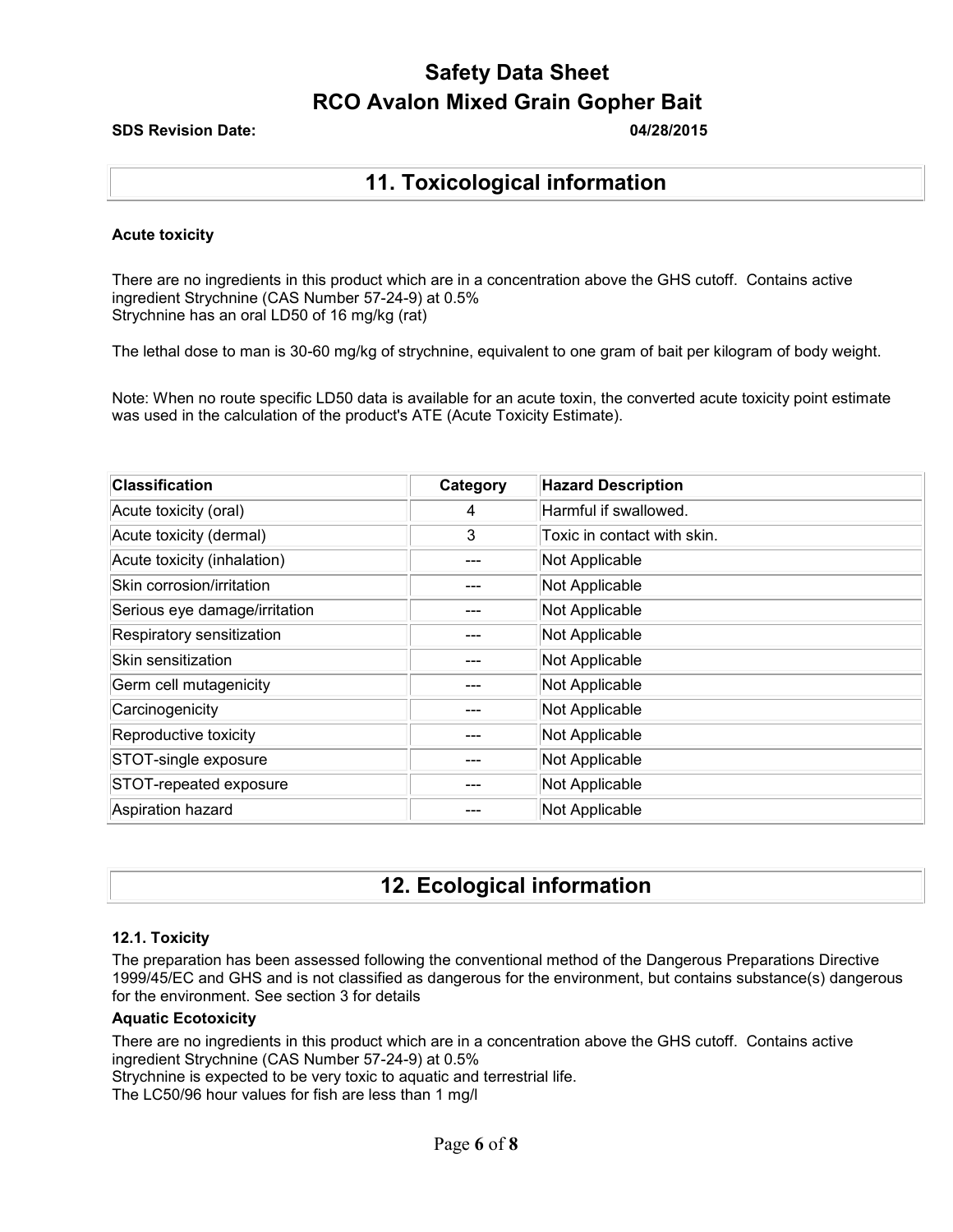**SDS Revision Date: 04/28/2015** 

**12.2. Persistence and degradability** There is no data available on the preparation itself. **12.3. Bioaccumulative potential** Not Measured **12.4. Mobility in soil** No data available. **12.5. Results of PBT and vPvB assessment** This product contains no PBT/vPvB chemicals. **12.6. Other adverse effects** No data available.

## **13. Disposal considerations**

### **13.1. Waste treatment methods**

Observe all federal, state and local regulations when disposing of this substance.

## **14. Transport information**

This product is not regulated by DOT; Freight Class Number is 77.5.

### **15. Regulatory information**

| <b>Regulatory Overview</b>  | The regulatory data in Section 15 is not intended to be all-inclusive, only selected<br>regulations are represented. |
|-----------------------------|----------------------------------------------------------------------------------------------------------------------|
| <b>Toxic Substance</b>      | All components of this material are either listed or exempt from listing on the TSCA                                 |
| <b>Control Act (TSCA)</b>   | Inventory.                                                                                                           |
| <b>WHMIS Classification</b> | D <sub>1</sub> B                                                                                                     |

**US EPA Tier II Hazards Fire:** No **Sudden Release of Pressure:** No **Reactive:** No **Immediate (Acute):** Yes **Delayed (Chronic):** No

### **EPCRA 311/312 Chemicals and RQs:**

To the best of our knowledge, there are no chemicals at levels which require reporting under this statute.

### **EPCRA 302 Extremely Hazardous:**

Strychnidin-10-one